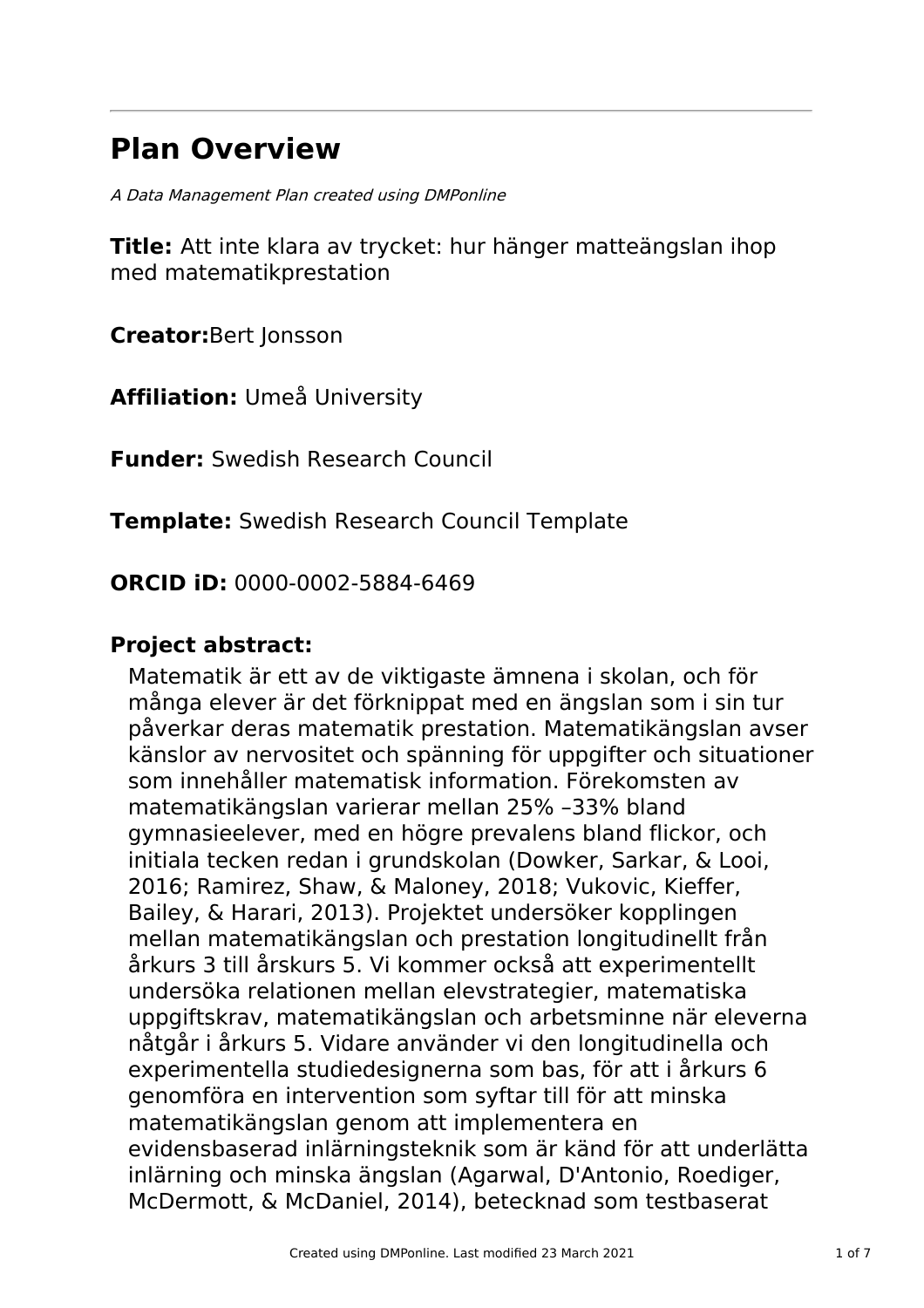lärande.

**ID:** 63475

**Start date:** 23-01-2021

**End date:** 23-12-2025

**Last modified:** 23-03-2021

## **Grant number / URL:** 019-03928

### **Copyright information:**

The above plan creator(s) have agreed that others may use as much of the text of this plan as they would like in their own plans, and customise it as necessary. You do not need to credit the creator(s) as the source of the language used, but using any of the plan's text does not imply that the creator(s) endorse, or have any relationship to, your project or proposal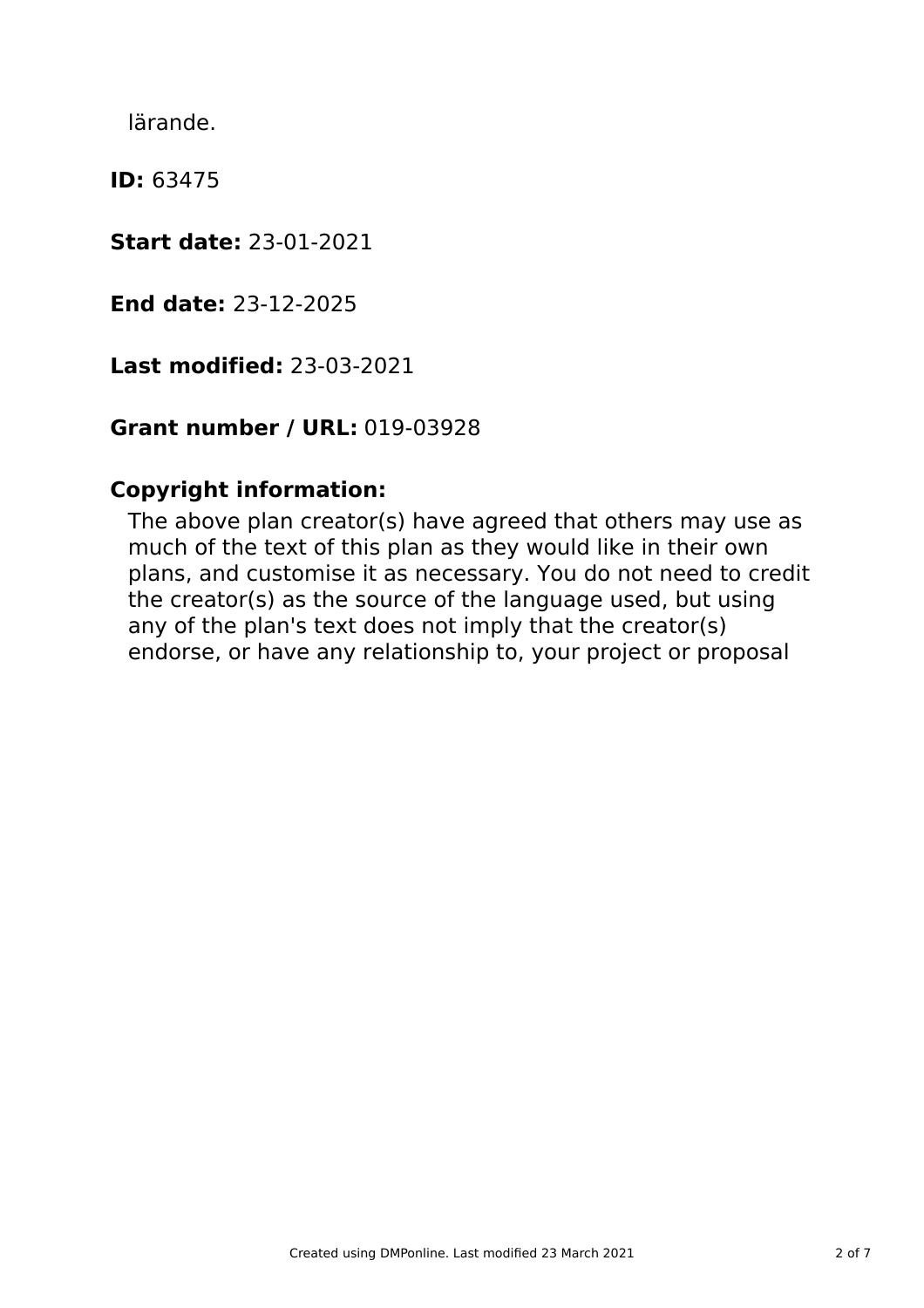## **Att inte klara av trycket: hur hänger matteängslan ihop med matematikprestation**

### **General Information**

### **Project Title**

Choking under pressure: Linking math anxiety with math performance

### **Project Leader**

Bert Jonsson ( Professor) Department of applied education, Umeå University diarienummer TUV 5.1-148-19

### **Registration number at the Swedish Research Council**

Diarienummer: 2019-03928

#### **Version**

Version 1

#### **Date**

2020-09-23

### **Description of data – reuse of existing data and/or production of new data**

### **How will data be collected, created or reused?**

The data collection is both longitudinal and is followed by an experiment and an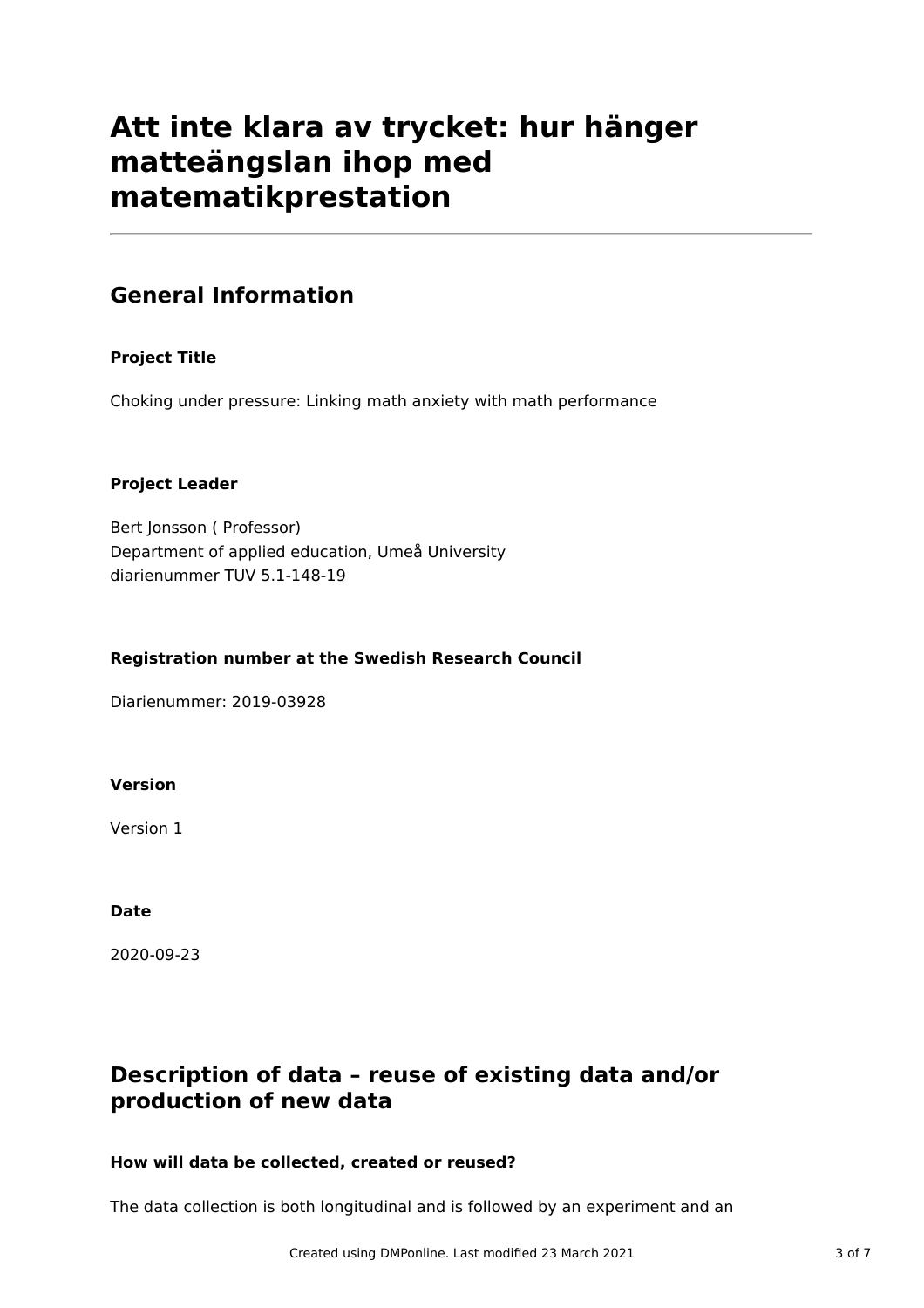intervention, encompassing about 400 students followed from grade 3

Students cognitive abilities will be be collected using a web-based assessment battery at grade 3, 4, and 5. respectively.

An adaptive web-based battery of mathematical tasks cover two critical aspects of mathematical competence: (1) basic arithmetic (single-digit and multi-digit addition and subtraction tasks), and (2) number processing (symbolic and non-symbolic magnitude comparisons, and single- and multidigit number ordering).

Assessing students strategies will be done by asking the students whether they "calculated the task" or if they "remembered the answer" by clicking on alternatives on the computer

The web-based data collections will be conducted using secure serves in Sweden and Finland. No identifiable data will be on the servers. The data will be structured according to the faculties that they are measuring. In the longitudinal approach, the data will be collected several times and repeatedly controlled for anomalies. However, it should be stressed that the measurements are well established, with high validity and reliability and for which the research group have extensive experience of using.

The data is to be made public and accessible after publication in the form of SPSS or Excel files

### **What types of data will be created and/or collected, in terms of data format and amount/volume of data?**

The data is collected as correct responses on computerized cognitive tests and test of mathematical abilities and stored initially in csv format. It is our experience that csv format is reliable and easy to convert further into, for I instance, Excel or SPSS format. The format of CSV means that the volume in term of megabyte will be quite small

### **Documentation and data quality**

**How will the material be documented and described, with associated metadata relating to structure, standards and format for descriptions of the content, collection method, etc.?**

The data stored in CSV or Excel format will be accompanied by descriptions of what kind of data, range, max-min values, in what why it has been collected, a sample description. Each variable will be described I detail

### **How will data quality be safeguarded and documented (for example repeated measurements, validation of data input, etc.)?**

The data quality will be consistently monitored by specific staff responsible for the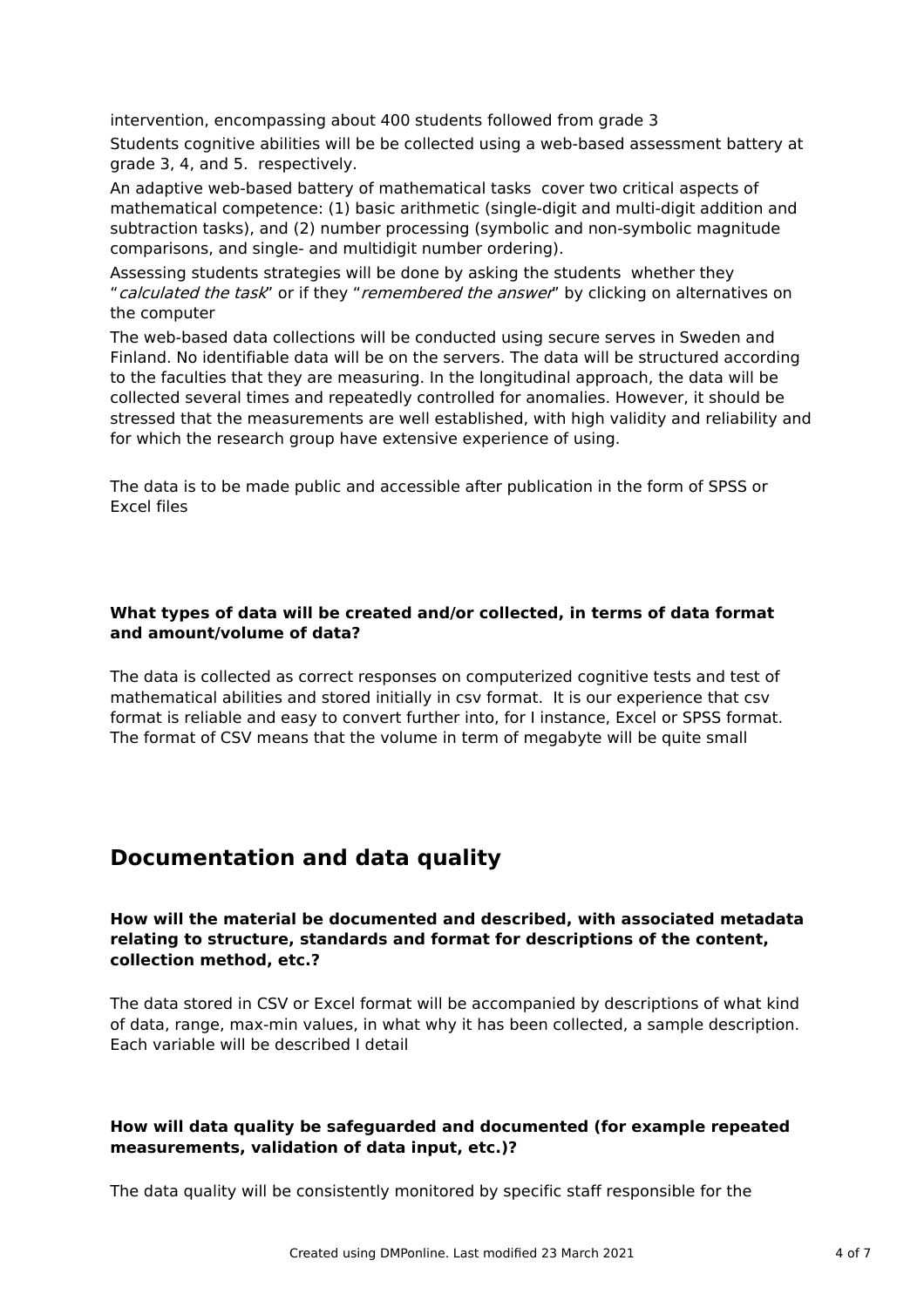administration of the servers and double-checked by the research leader Bert Jonsson

### **Storage and backup**

#### **How is storage and backup of data and metadata safeguarded during the research process?**

The data is continuously backed up through the secure servers at Umeå University and Åbo Akademi

#### **How is data security and controlled access to data safeguarded, in relation to the handling of sensitive data and personal data, for example?**

The data is anonymisied using a code key, hence the data on the servers are not identifiable

### **Legal and ethical aspects**

#### **How is data handling according to legal requirements safeguarded, e.g. in terms of handling of personal data, confidentiality and intellectual property rights?**

The data collection is to be preceded by an ethical application, which also will include a description of how to handle confidentiality. Mainly in term of using code keys stored separately as a hard copy ( not accessible through the internet) The ethical application is approved

### **How is correct data handling according to ethical aspects safeguarded?**

An administrator mainly negotiates the data with no insight on which individual "delivering the data" in terms of math performance and cognitive abilities performances. The administrator will not have access to the code-key, so identifying individual participants will not be possible. Moreover. The research leader that will store the code key will not have access to the database and thus will not be able to identify individuals without help from the administrator. However, identifying participants most be possible if some want us to remove their data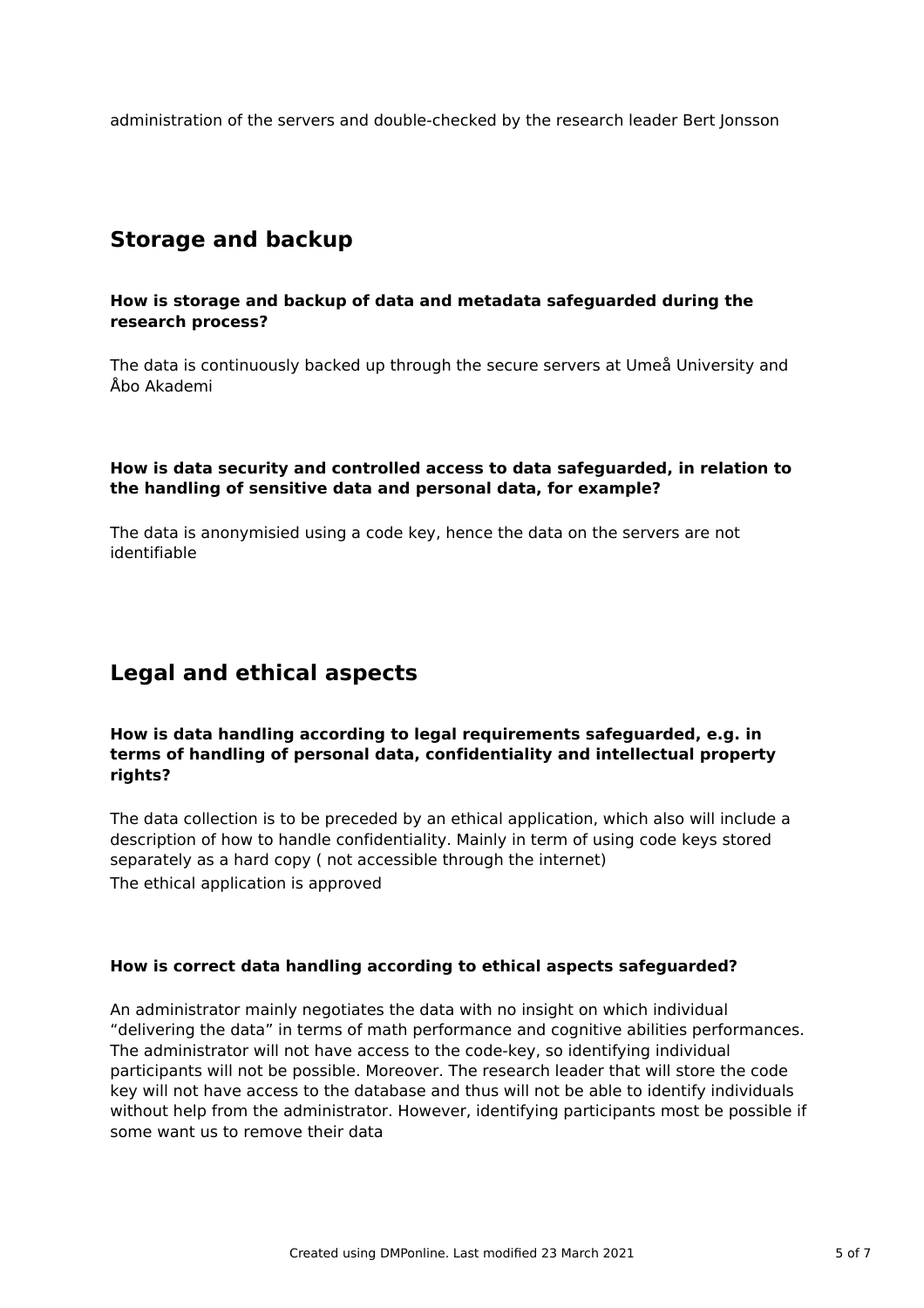### **Accessibility and long-term storage**

#### **How, when and where will research data or information about data (metadata) be made accessible? Are there any conditions, embargoes and limitations on the access to and reuse of data to be considered?**

The data will be backed up and stored at Åbo Akademi and Umeå University for at least 10 years after the project is completed. The data will be made available after publication

#### **In what way is long-term storage safeguarded, and by whom? How will the selection of data for long-term storage be made?**

All data with no exception will be stored in secured backup servers at Åbo Akademin and Umeå university

#### **Will specific systems, software, source code or other types of services be necessary in order to understand, partake of or use/analyse data in the long term?**

The data will be stored in many formats, among other CSV, which is expected to be able to read a long time after the project is completed

### **How will the use of unique and persistent identifiers, such as a Digital Object Identifier (DOI), be safeguarded?**

Each publication and data made accessible will be "marked" with an DOI number

### **Responsibility and resources**

**Who is responsible for data management and (possibly) supports the work with this while the research project is in progress? Who is responsible for data management, ongoing management and long-term storage after the research project has ended?**

Responsible for the data management during the project is the research leader Bert Jonsson and after the project the department of applied education, Umeå University

#### **What resources (costs, labour input or other) will be required for data**